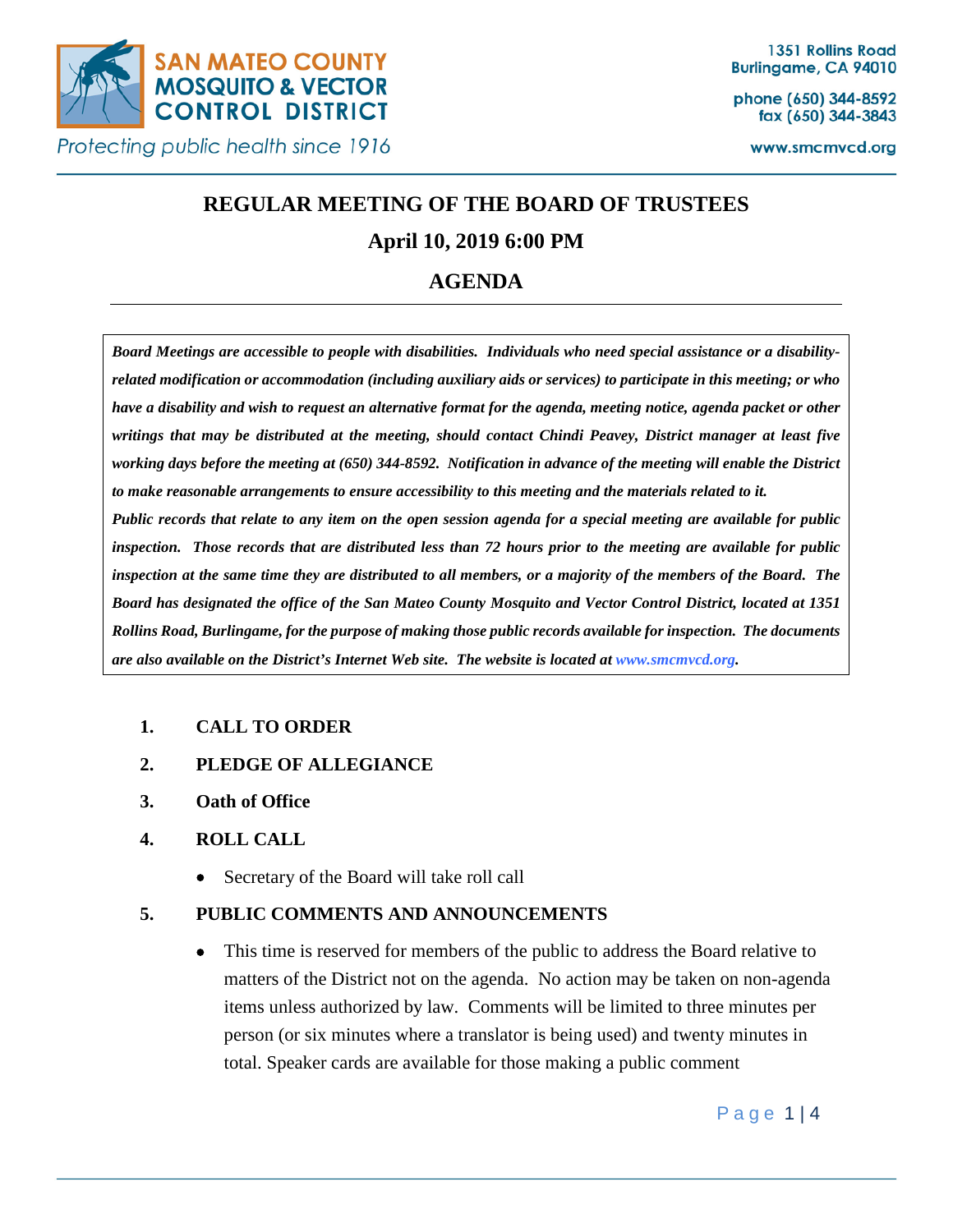### **6. CONSENT CALENDAR**

- If the Board would like to discuss any item listed, it may be pulled from the Consent Calendar
- A. Approval of Minutes
	- a. for the Regular Board Meeting, February 13, 2019
	- b. for the Regular Board Meeting, March 13, 2019
- B. Approve the purchase of BVA-2 larvicide oil from **Adapco**

**ACTION:** Motion to approve Consent Calendar

#### **REGULAR AGENDA**

#### **7. Update on status of Other Post-Employment Benefits (OPEB) Trust**

Presentation by Randall Yurchak, HighMark Captial

- **8. BOARD COMMITTEE REPORTS -** The Chair of each of the following committees will present a brief report on the committee's actions since the last report and present any recommendations to the Board.
	- A. Environmental and Public Outreach Committee
	- B. Strategic Planning Committee
	- C. Policy Committee
	- D. Manager's Evaluation Committee
	- E. Legislative Committee
	- F. Finance Committee
	- G. Ad Hoc Committee to Review Solar Proposals

# **9. FINANCIAL REPORT**

Review Financial Report for February 2019.

Finance Director, Richard Arrow

**ACTION:** Motion to approve Financial Report for February 2019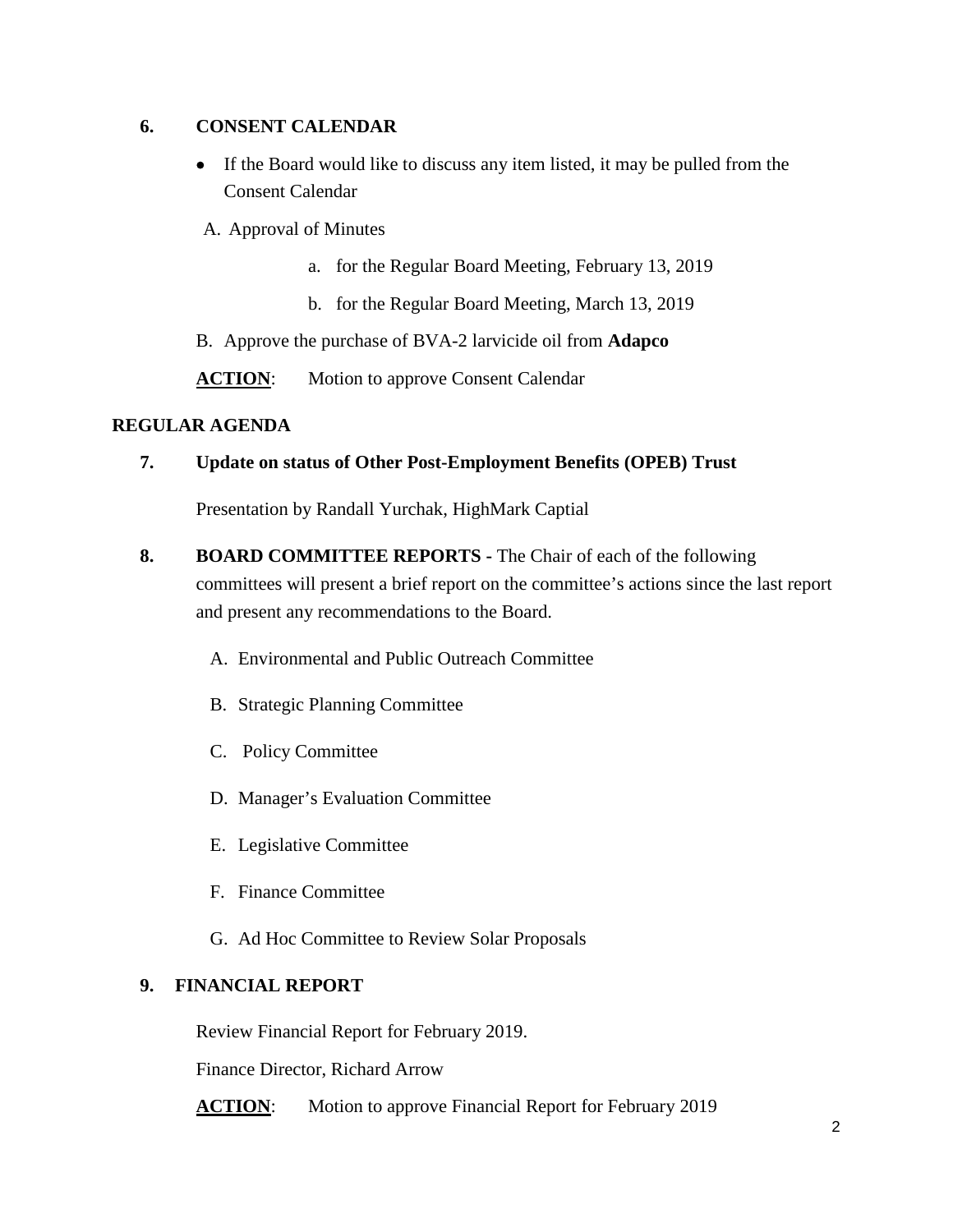#### **10. STAFF REPORTS**

- A. Assistant Manager, Brian Weber will provide an update on Field Operations Programs (including Seasonal marsh treatments, airboat, *Aedes aegypti*, etc.)
- B. Laboratory Director, Angie Nakano will provide an update on District Laboratory Programs (including surveillance efforts for West Nile Virus, *Aedes aegypti*, Ticks, Hantavirus, etc.)
- C. Public Health Education and Outreach Officer, Megan Sebay will provide an update on the District Public Outreach Programs
- **11.** Review the current FY 2018-19 Budget status and consider recommending authorization of additional capital projects in the current fiscal year
	- A. Sidewalk repair at entrance to District lot \$40,000
	- B. Replacement of all interior lights with LED fixtures (lighting retrofit) -\$40,000
	- **ACTION:** Motion to approve that the aforementioned capital projects be included in the FY 2018-2019 budget
- **12.** Consider creation of a position for an Information Technology Specialist.

**ACTION:** Motion to approve the creation of a staff position for an Information Technology Specialist, to be filled by the end of the current fiscal year.

#### **13. CONFERENCE WITH LABOR NEGOTIATOR** (Government Code 54957.6)

AGENCY DESIGNATED REPRESENTATIVE: Dr. Chindi Peavey, District Manager

EMPLOYEE ORGANIZATIONS: Peninsula Vector Workers Association; Unrepresented employees (Accountant, Laboratory Director, Field Operations Supervisor, Assistant Manager, and Public Education and Outreach Officer)

# **14. REPORT ON TAXABILITY OF BOARD STIPENDS**

**ACTION:** Motion to approve establishing an accountable plan whereby all Board members **may** submit an annual report for all local expenses associated carrying out Board duties as business expenses.